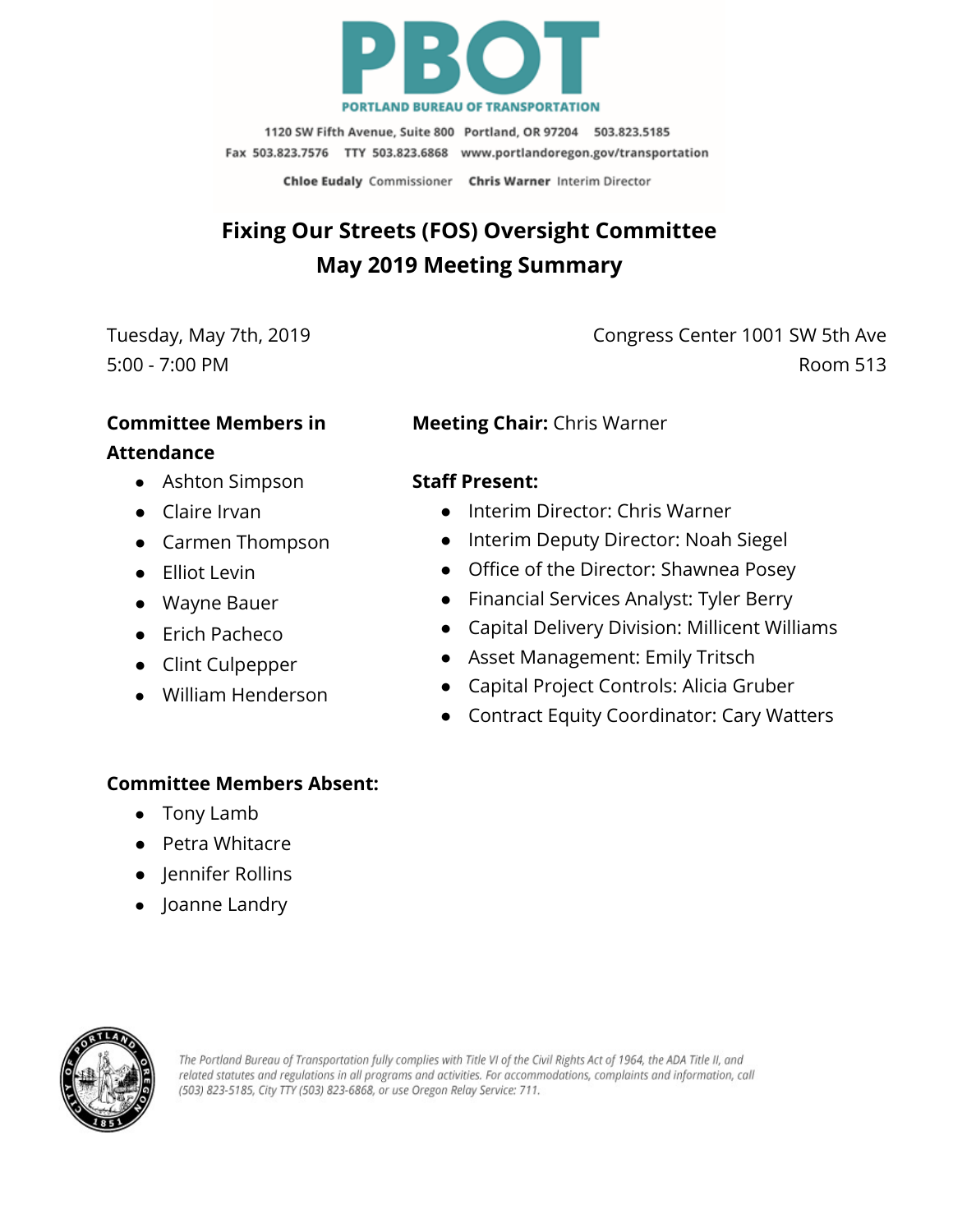

1120 SW Fifth Avenue, Suite 800 Portland, OR 97204 503.823.5185 Fax 503.823.7576 TTY 503.823.6868 www.portlandoregon.gov/transportation Chloe Eudaly Commissioner Chris Warner Interim Director

**Meeting Agenda Outcomes & Action Summary**

- Welcome & Committee Updates 40 mins
	- Welcome Chris Warner
		- Chris Warner served as the meeting Chair
		- Chris will work with the Committee to identify a Chair and Vice-Chair
		- PBOT commits to work with the Oversight Committee to make

accessible data to inform decision-making

- Transportation Commissioner has expressed intention to renew Fixing Our Streets by referring it back to voters in 2020
- Program Updates 60 mins
	- Capital Project Delivery Millicent 55 mins
		- Oversight Committee requested information on project planning for

Fixing Our Streets renewal. In particular:

- How projects are selected
- How the Oversight Committee fits into the project cycle,

considering also the opportunity to deliver better projects rather than being locked into a fixed project list

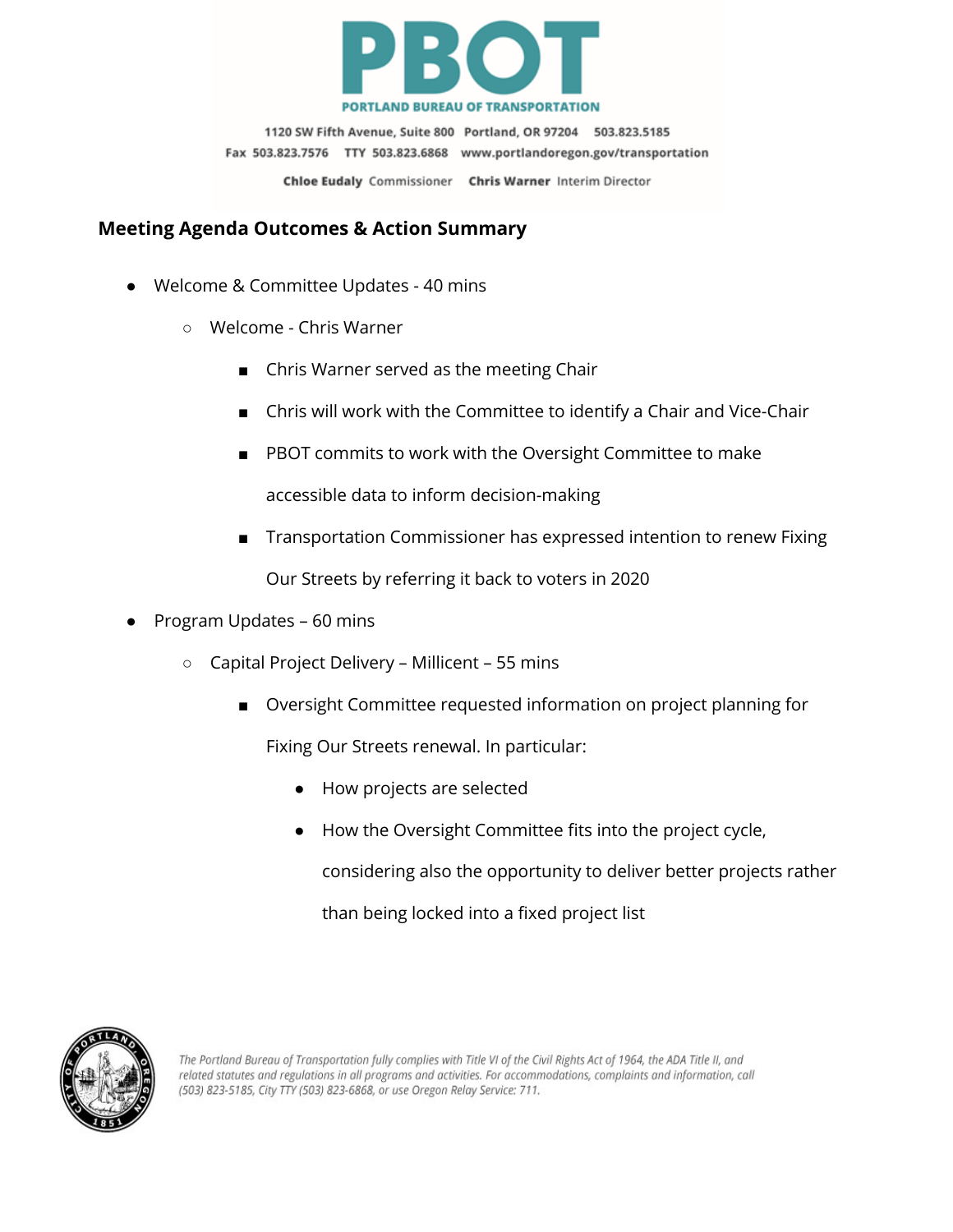

1120 SW Fifth Avenue, Suite 800 Portland, OR 97204 503.823.5185 Fax 503.823.7576 TTY 503.823.6868 www.portlandoregon.gov/transportation Chloe Eudaly Commissioner Chris Warner Interim Director

- Oversight Committee membership asked for information prior to committee meetings, to include project updates since the prior meeting (project updates – scope, schedule, budget – will be e-mailed monthly) and a list of decisions to be made. A cover memo introducing the information packet will be provided to highlight areas for focused attention and guidance requested
- The following items were requested for inclusion in future Oversight Committee meetings:
	- Project selection considerations for proposed renewal of Fixing Our Streets
	- Project-specific discussions and voting: Linnton project and Outer Powell Lighting. This will include a review of proposed changes, whether it makes sense to reprogram some funds, and other considerations around project scope and schedule.
- DMWESB Utilization Cary 5 mins
	- Cary provided a brief primer into alternative delivery Design-Bid-Build and CMGC
	- Report on utilization from Feb meeting provided (refer to handout)
- Funding Snapshot Ty 5 mins



The Portland Bureau of Transportation fully complies with Title VI of the Civil Rights Act of 1964, the ADA Title II, and related statutes and regulations in all programs and activities. For accommodations, complaints and information, call (503) 823-5185, City TTY (503) 823-6868, or use Oregon Relay Service: 711.